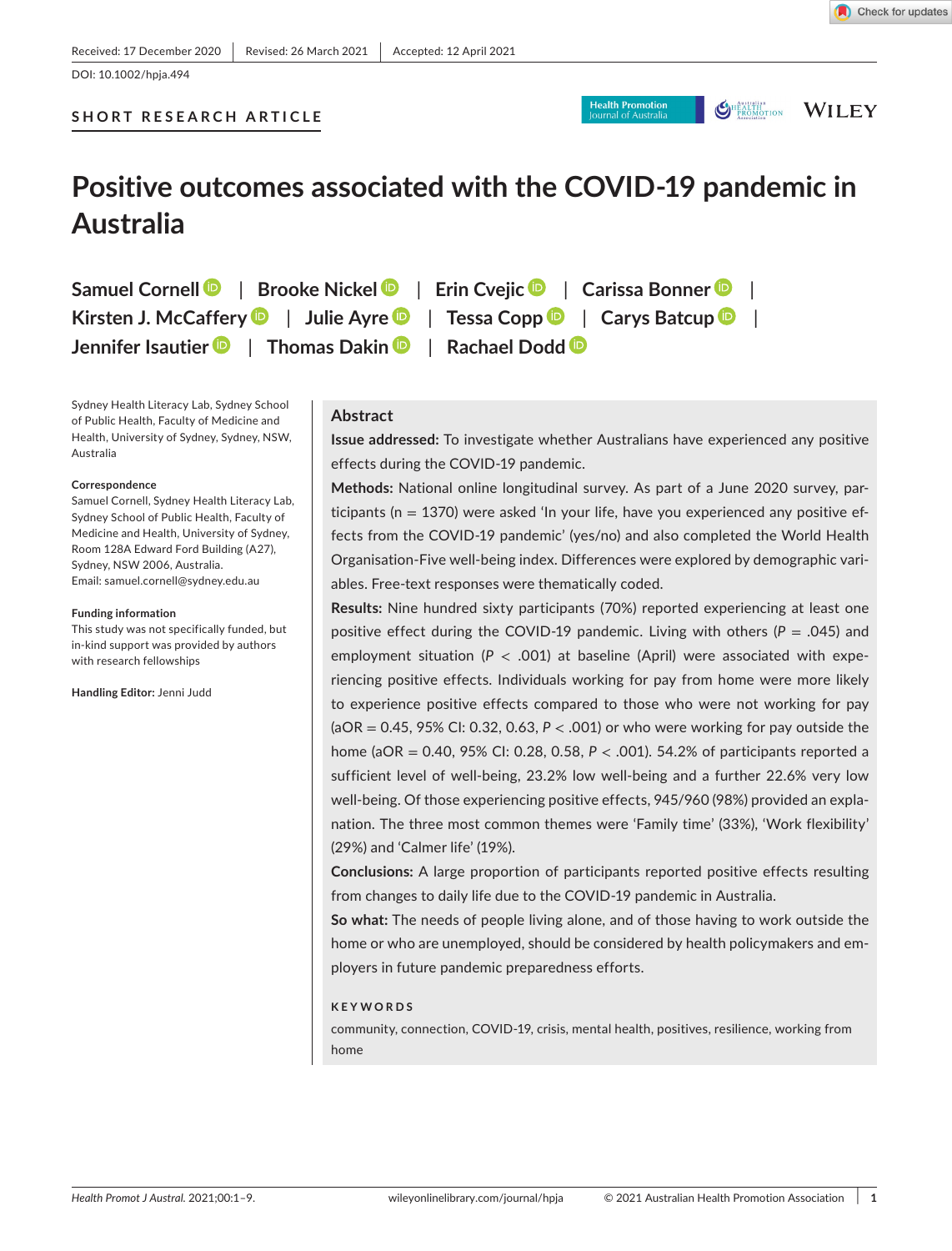# **1** | **INTRODUCTION**

A substantial human toll has resulted from the COVID-19 global pandemic, with over 2.5 million lives  $\text{lost}^{1,2}$  and trillions cost to the global economy.<sup>3</sup> Nevertheless, the detrimental effects of the pandemic have differed considerably between countries, with different government responses and public health orders implemented. In 2020, Australia has fared favourably in comparison to many other developed nations after closing international borders, intensive COVID-19 testing and contact tracing, in addition to other methods of slowing the spread of the virus.<sup>4,5</sup> Early in the course of the pandemic, Australia ceased all inbound travel except for exceptional circumstances and to allow citizens and permanent residents home.<sup>6</sup> At this time, citizens and permanent residents were also prohibited from leaving the country.<sup>7,8</sup>

This is not the first pandemic or large-scale crisis to disrupt daily life that humans have experienced. It is however the first at this scale that has occurred during a time of global connectivity via the internet, telecommunications and air travel.<sup>9</sup> Throughout our history, humans have endured famines, plagues, world wars, climate change, nuclear catastrophes and other near misses of existential threat.<sup>10</sup> In fact, there is widespread perception that the rate of natural disasters is only increasing.<sup>11</sup> Exploring how humans may find positive effects amongst these demanding circumstances and how collective resilience enables this may help us mitigate the negative consequences of COVID-19 and future global crises.

Previous research has demonstrated that people can react positively to large scale crises by developing resilience, particularly as a community. This positive reaction to disaster has been observed amongst other populations under duress in times of crises, such as Londoners during The Blitz, $12$  New Zealanders in the immediate aftermath of the Canterbury Earthquakes, $13$  and Chileans in the aftermath of the 2010 earthquake and tsunami<sup>14,15</sup> which include reports of community cohesion, a positive outlook and demonstrable traits of resilience. In addition, Australians have faced numerous environmental disasters in recent years, including catastrophic bushfires. Research suggests that resilience and community cohesion have the ability to attenuate the detrimental psychological effects of these crises.16-18 Furthermore, research found that characteristics of community resilience, including tight bonds and a sense of kinship, were helpful in addressing the Ebola virus in Liberia.<sup>19</sup>

Nevertheless, it is important to identify groups and populations which may suffer to a greater extent, and not experience any collateral positive effects arising from a disaster including a pandemic. This may be due to already present socioeconomic disparities which may be exacerbated from the detrimental effects of lockdowns and other pandemic related side effects.<sup>20</sup>

The salutogenic theory of health promotion can be used as a guide to understand the impact that marginalised groups in our society may face, not just from a medical model but a social one.<sup>21</sup> Salutogeneis, a health promotion approach which determines health to be a dynamic factor in a continuum on an axis between total ill

health (dis-ease) and total health (ease) is a useful framework for contemplating how people may adapt and recover during a crisis and how best to facilitate this with the work of public health professionals and government.<sup>22</sup> The origins of the salutogenic approach dictate that it is important to focus on people's resources and capabilities to move towards ease (good health) on the continuum rather than focussing on risks, ill health and disease.<sup>23</sup> Thinking in this manner is useful in the health promotion context as it necessitates a problem-solving mentality and lateral thinking to navigate problems and find the path towards good health. The salutogenic approach has been used in recent health promotion research including considering the well-being of homeless people<sup>24</sup> and has been applied to the COVID-19 pandemic with regard to mental health.<sup>25</sup> Therefore, we use this framework when thinking of those groups whom have experienced positive effects and when suggesting approaches to meet the needs of those who have not.<sup>26</sup>

In this paper, we present our investigation into whether participants had experienced any positive effects during the pandemic and what those positive effects were and explored whether there were any sociodemographic factors associated with a more or less positive experience during this period.

# **2** | **METHODS**

# **2.1** | **Study design and setting**

The Sydney Health Literacy Lab (SHeLL) has been conducting a national longitudinal survey in Australia since April 2020. The original sample was recruited via an online market research panel, Dynata, and using paid advertising on social media ( $n = 4326$ ). Participants were aged 18 years and over, could read and understand English and were currently residing in Australia. Participants recruited through social media ( $n = 2006$ ) were then followed-up monthly from April to July. Participants recruited via social media were given the opportunity to enter a prize draw for the chance to win one of ten AUD\$20 gift cards upon completion of each survey. More details on recruitment and survey results are provided elsewhere. $27$  In the June survey (June 5-12), participants were asked the following question, 'In your life, have you experienced any positive effects from the COVID-19 pandemic' (yes/no). Those participants responding 'yes' were asked to provide a free-text response: 'Please describe what these positive experiences have been'. Participants also completed the WHO-Five well-being index (WHO-5); a five-item questionnaire that measures current mental well-being over the previous 2 weeks.28 We used the STROBE cross-sectional checklist to structure this manuscript.<sup>29</sup>

## **2.2** | **Quantitative analysis**

Quantitative data were analysed using Stata/IC v16.1 (StataCorp, College Station TX, USA). Descriptive statistics were generated for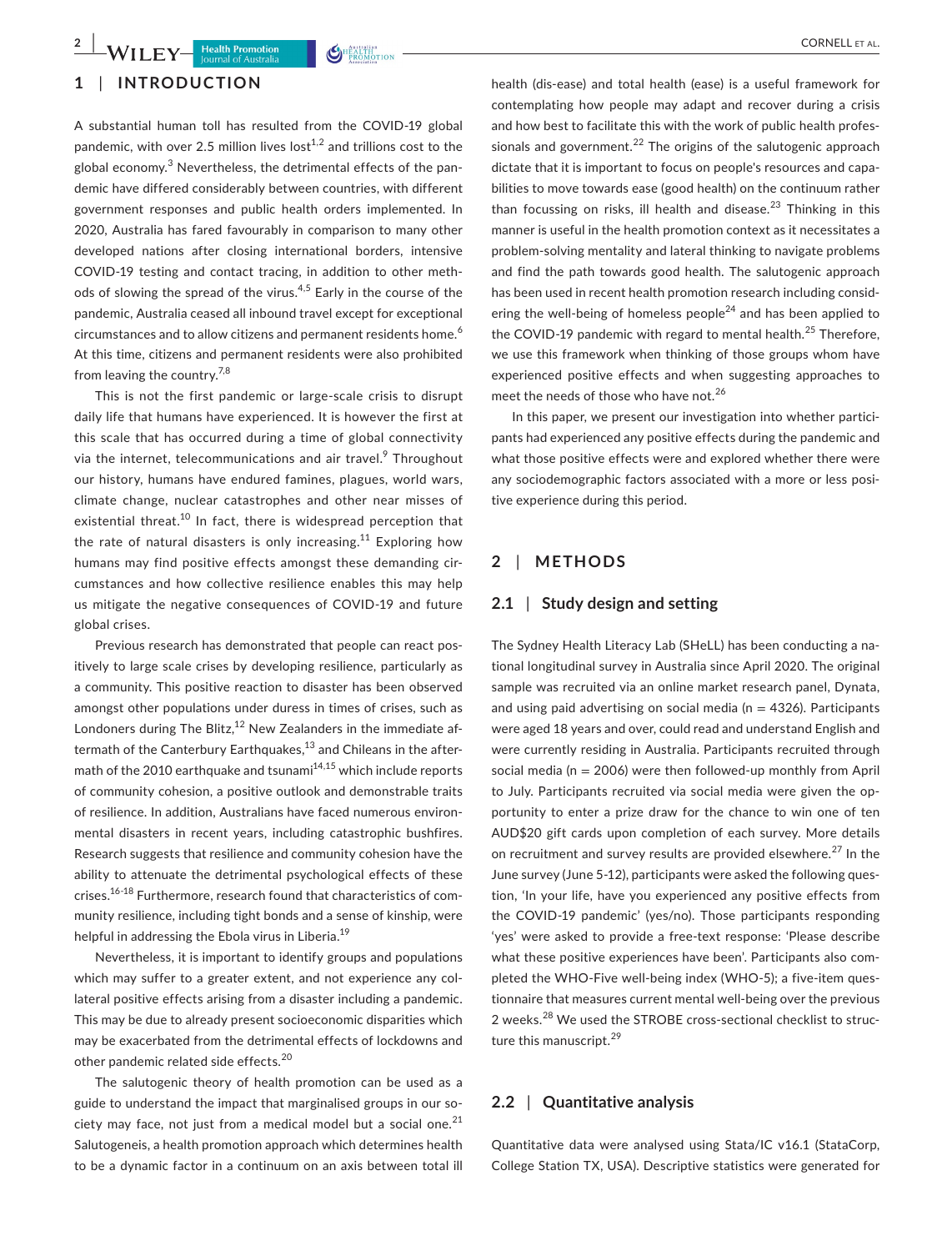demographic characteristics of the analysed sample. Logistic regression was applied to determine whether age (categorised into 10-year groups until 70+), gender (male, female, other/prefer not to say), highest level of educational attainment (high school or less, trade certificate, university education), household structure (live alone, or live with 1-2, 3-4, or 5 or more others) or employment situation in April (not working for pay, working for pay from home, working for pay outside the home, or other working for pay situation) were associated with self-reported positive experiences during the COVID-19 pandemic. Multivariable linear regression was also applied to determine whether the aforementioned variables were associated with participants' WHO-5 score (scored 0-100), with scores of ≤28 representing very low well-being, ≤50 low well-being, >50 high well-being.

## **2.3** | **Content analysis**

Free-text responses were analysed using content analysis,  $30^{\circ}$  a widely used analysis method which combines qualitative and quantitative methods to analyse text data, allowing the content and frequency of categories to be reported. One member of the research team (SC) first read through all the free-text responses ( $n = 945$ ) and developed the initial coding framework. Members of the research team (RD, SC, BN) also reviewed the free-text responses and discussed the coding framework. A random selection (randomised in Microsoft Excel) of 200 responses (~20%) were double coded independently by two members of the research team (SC and RD). Level of agreement was tested using Cohen's kappa<sup>31</sup> and indicated substantial agreement ( $κ = 0.83$ ). Any discrepancies were discussed between SC and RD until consensus was reached. SC then coded the remaining 745 responses. The frequency of each code and main themes were then reported.

# **3** | **RESULTS**

## **3.1** | **Descriptive statistics**

Demographic characteristics of the sample overall and by their response to the question "In your life, have you experienced any positive effects from the COVID-19 pandemic" are provided in Table 1. Of the 1370 individuals in the sample, 960 (70.1%) indicated that they had experienced at least one positive during the COVID-19 pandemic. Overall, 54.2% ( $n = 743$ ) of participants reported a sufficient level of well-being ( $>50/100$ ), while 23.2% (n = 318) showed low well-being (≤50/100) and a further 22.6% (n = 309) showed very low well-being (≤28/100).

An independent samples *t* test indicated that those who reported experiencing any positive effects from the COVID-19 pandemic also had higher well-being scores than those who did not report positive effects (mean difference [MD]: 7.25, 95% CI: 4.59, 9.91; *t*(1369) = 5.35, *P* < .001; Cohen's *d* = 0.31).

# **3.2** | **Factors associated with a positive effect of the COVID-19 pandemic**

Adjusted odds ratios from logistic regression are displayed in Table 2. There was an overall effect of gender  $(P = .001)$ , where those identifying as female were more likely than males ( $aOR = 1.62$ , 95% CI: 1.25, 2.09, *P* < .001) to report experiencing a positive effect of the pandemic. Individuals who lived in households with a greater number of people were more likely to experience positive effects  $(P = .045)$ . Compared to those living alone, individuals who reported living with three to four others (aOR = 1.65, 95% CI: 1.11, 2.45, *P* = .012) or five or more other people (aOR = 2.08, 95% CI: 1.03, 4.20, *P* = .043) had greater odds of reporting a positive effect. Employment situation during the baseline survey (April) was also associated with the experience of positive effects (*P* < .001); individuals who were not working for pay (aOR = 0.45, 95% CI: 0.32, 0.63, *P* < .001) or who were working for pay outside of the home ( $aOR = 0.40$ , 95% CI: 0.28, 0.58, *P* < .001) were less likely to experience positive effects in comparison to those who were working for pay from home. Age and education did not appear to be associated with reporting positive effects of the COVID-19 pandemic when controlling for other model factors including household numbers and employment.

A multivariable linear regression on the WHO-5 well-being index, displayed in Table 3, found that participants who were older (50-60, 60-70 and 70+ years) had higher well-being than participants in the 18- to 30-year group (all *P* < .001). Males had slightly higher wellbeing than females (MD = 3.06, 95% CI: 0.44, 5.67, *P* = .022) and participants with certificate I–IV education (MD = −5.14, 95% CI: −9.14, −1.13, *P* = .012), but not those with high school certificate or less (MD = 0.72, 95% CI: −2.92, 4.36, *P* = .70), had lower well-being than those who were university educated. Participants who lived alone were found to have lower well-being compared to those who lived with 1-2 (MD = 4.05, 95% CI: 0.59, 7.50, *P* = .022) or 3-4 others (MD = 7.14, 95% CI: 3.17, 11.11, *P* < .001). Employment situation was not associated with well-being (*P* = .33).

# **3.3** | **Content analysis results**

Of the 960 participants reporting a positive experience, 945 (98%) provided a written response detailing their positive experiences. Eighteen themes (plus an 'other' category) captured these responses (Table 4).

The three most commonly reported positive effects identified were as follows:

1. 'Family Time' (33%), with participants describing positive effects of being able to have more time with their immediate family and a feeling of greater appreciation for their family members and improvements in their family relationships. Responses to this theme included: "…allowed my family to get closer together…" and "Appreciate close family contact via internet and the company the family I live with provide".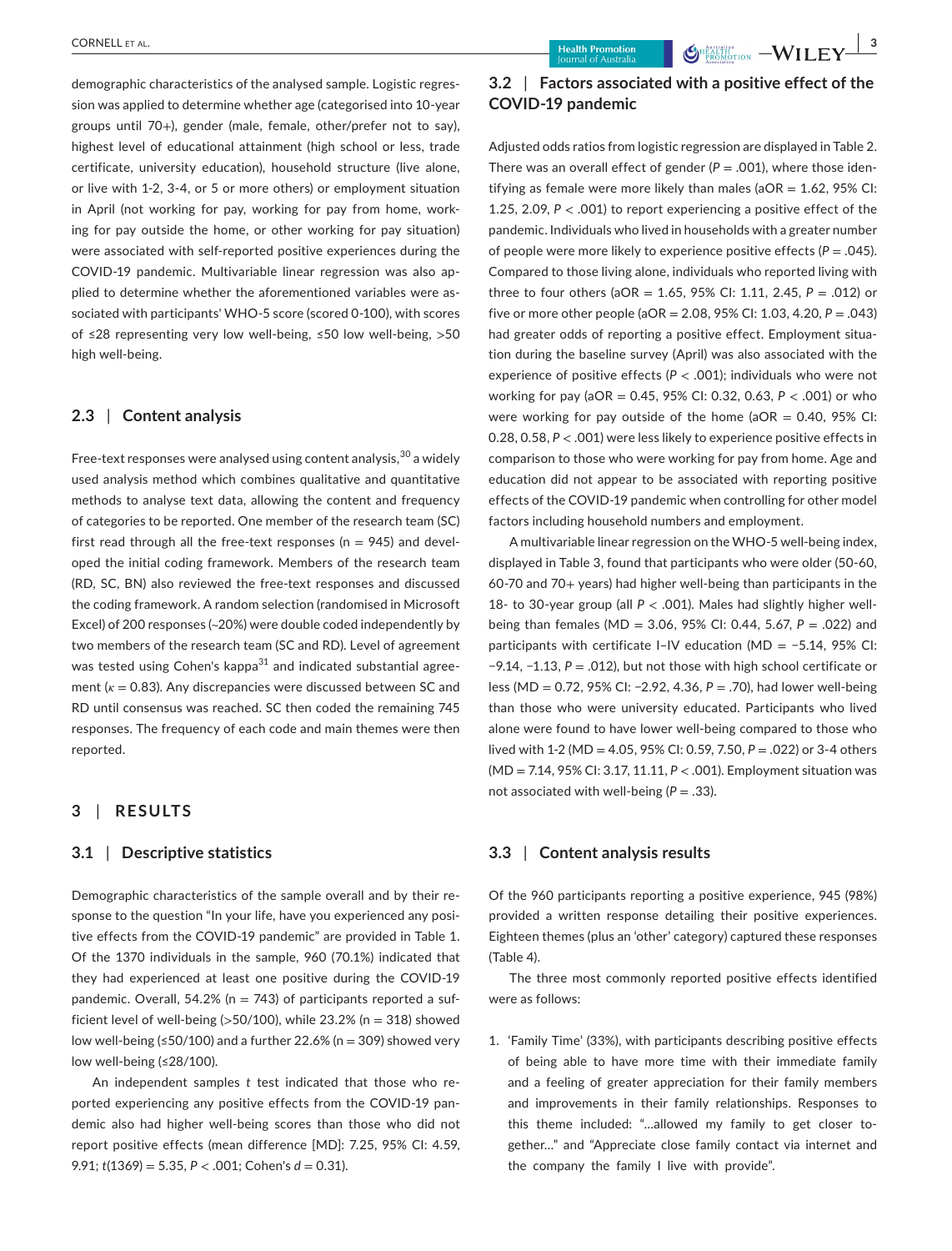

|                                               | Overall $N = 1370$ | Experienced any positive effects from the<br>COVID-19 pandemic |                    |
|-----------------------------------------------|--------------------|----------------------------------------------------------------|--------------------|
| <b>Variable</b>                               | $(\%)$             | No, $n = 410$ (%)                                              | Yes, $n = 960$ (%) |
| Age group                                     |                    |                                                                |                    |
| $18-29$ years                                 | 348 (25.4)         | 100 (24.4)                                                     | 248 (25.8)         |
| 30-39 years                                   | 234 (17.1)         | 68 (16.6)                                                      | 166(17.3)          |
| 40-49 years                                   | 217 (15.8)         | 50 (12.2)                                                      | 167(17.4)          |
| 50-59 years                                   | 243 (17.7)         | 61 (14.9)                                                      | 182 (19.0)         |
| 60-69 years                                   | 245 (17.9)         | 97 (23.7)                                                      | 148 (15.4)         |
| 70 years and over                             | 83 (6.1)           | 34(8.3)                                                        | 49 (5.1)           |
| Gender                                        |                    |                                                                |                    |
| Male                                          | 434 (31.7)         | 158 (38.5)                                                     | 276 (28.7)         |
| Female                                        | 911 (66.5)         | 246 (60.0)                                                     | 665 (69.3)         |
| Other/prefer not to say                       | 25(1.8)            | 6(1.5)                                                         | 19(2.0)            |
| Education                                     |                    |                                                                |                    |
| High school or less                           | 198 (14.5)         | 64 (15.6)                                                      | 134 (14.0)         |
| Certificate I-IV                              | 140 (10.2)         | 46 (11.2)                                                      | 94 (9.8)           |
| University                                    | 1032 (75.3)        | 300(73.2)                                                      | 732 (76.3)         |
| Household structure                           |                    |                                                                |                    |
| Living alone                                  | 213 (15.5)         | 80 (19.5)                                                      | 133 (13.9)         |
| 1-2 others                                    | 732 (53.4)         | 229 (55.9)                                                     | 503 (52.4)         |
| 3-4 others                                    | 368 (26.9)         | 88 (21.5)                                                      | 280 (29.2)         |
| 5 or more others                              | 57(4.2)            | 13 (3.2)                                                       | 44 (4.6)           |
| Employment situation at beginning of pandemic |                    |                                                                |                    |
| Working from home                             | 373 (27.2)         | 68 (16.5)                                                      | 305 (31.8)         |
| Working outside the home                      | 315 (23.0)         | 107(26.0)                                                      | 208 (21.7)         |
| Not working for pay <sup>b</sup>              | 631 (46.1)         | 218 (53.0)                                                     | 414 (43.1)         |
| Othersb                                       | 51(3.7)            | 18(4.4)                                                        | 33(3.4)            |
| WHO-5 Well-being index,<br>mean (SD) [0-100]ª | 51.43 (23.21)      | 46.34 (24.25)                                                  | 53.58 (22.42)      |

**TABLE 1** Demographic characteristics of the analysis sample ( $N = 1370$ ). Data are presented as n (%) unless otherwise indicated

<sup>a</sup>A value of 0 represents the worst imaginable well-being, to 100 representing the best imaginable well-being. Scores of ≤28 represent very low well-being, ≤50 low well-being, and >50 sufficient well-being. The population norm score reported for a UK sample of 1304 adults aged over 18 years in the European Quality of Life Surveys  $2016 = 63.46$ 

<sup>b</sup>Not working for pay included students and retirees. Other did not have a free text response and may have included hybrid working from home and outside the home or scholarships.

- 2. 'Work Flexibility' (29%) with participants discussing an appreciation of increased work flexibility with no commute involved, feeling more productive when they do work and a feeling of being more autonomous and in control of their day. Quotes such as "No commute time. Usually takes me an hour door to door. It's been great reclaiming 2 hours per day. It's a shame my boss wants us to go back to the office now…" and "Working from home, avoiding commuting and the stresses that can pose in your life, has been a definite positive during COVID-19 isolation and I sincerely hope to strike a balance between office attendance and telecommuting post-COVID. We've definitely shown it's do-able." Highlighted the connection between working from home and a feeling of empowerment over one's time.
- 3. 'Calmer Life' (19%) with participants highlighting the stillness of the world around them and showing an appreciation for a less frantic daily life. Quotes to this effect included: "calm shopping centres, no traffic noises, less trucks, less people parking on street, less places to rush, less crowds" and "Everything has been quieter and calmer. Little traffic on roads, shops not as busy. As an introvert, no pressure to join in outings to clubs etc".

Other major themes in which over 10% of participants identified positive effects included the following:

- 4. taking up a new hobby/increase in leisure activity/time outdoors;
- 5. financial benefit/saving money; and
- 6. improved self-care/exercise/home cooking.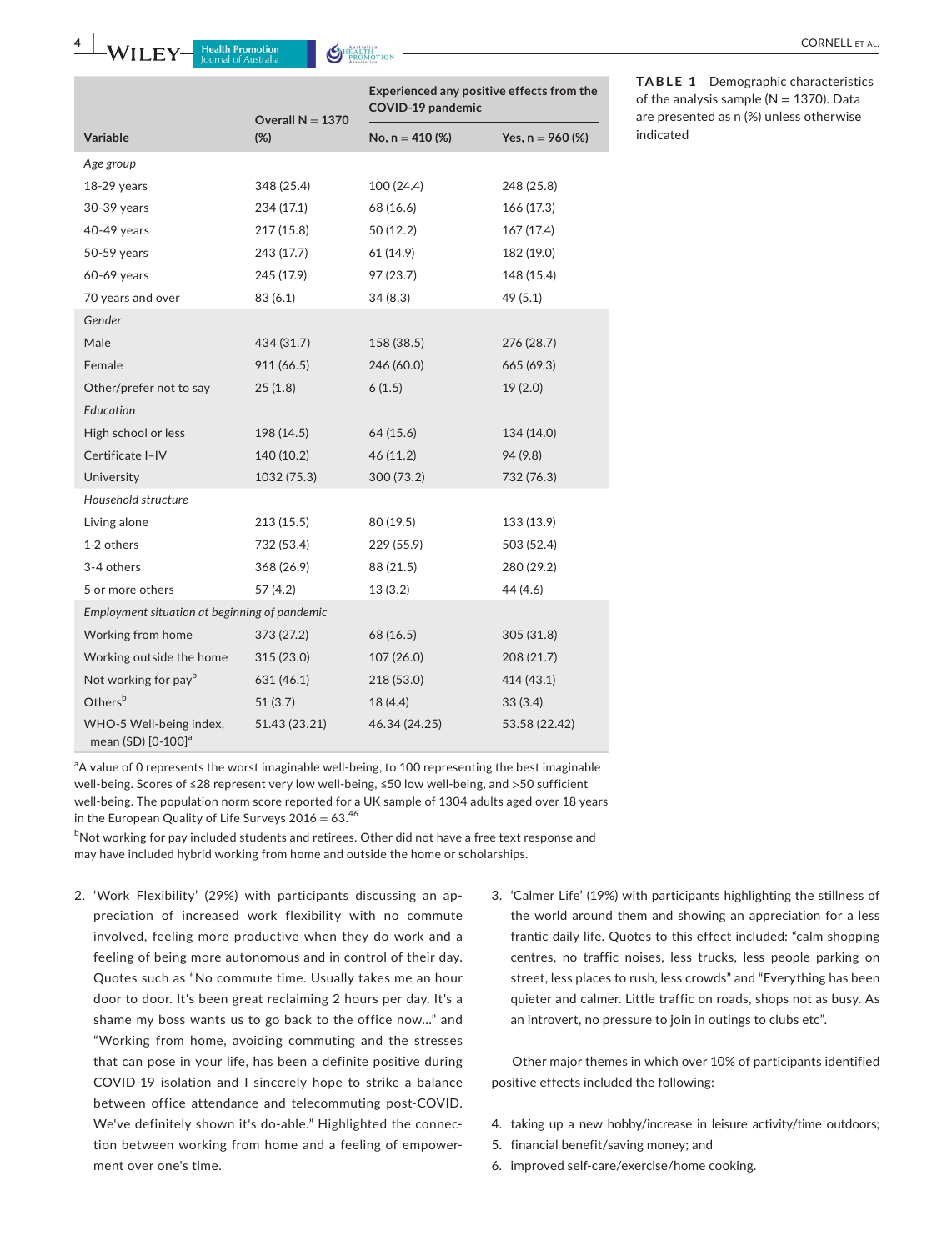**TABLE 2** Results from multivariable logistic regression on the experience of positive effects from the COVID-19 pandemic

| Variable                                                   | <b>Adjusted OR</b> | 95% CI     | P value |
|------------------------------------------------------------|--------------------|------------|---------|
| Age group                                                  |                    |            | .14     |
| 18-29 years                                                | Reference          |            |         |
| 30-39 years                                                | 0.83               | 0.56, 1.23 |         |
| 40-49 years                                                | 1.13               | 0.75, 1.72 |         |
| 50-59 years                                                | 1.13               | 0.76, 1.66 |         |
| 60-69 years                                                | 0.68               | 0.47, 1.00 |         |
| 70 years and over                                          | 0.73               | 0.43, 1.25 |         |
| Gender                                                     |                    |            | < .001  |
| Male                                                       | Reference          |            |         |
| Female                                                     | 1.62               | 1.25, 2.09 |         |
| Other/prefer not to<br>say                                 | 1.90               | 0.73, 4.96 |         |
| Education                                                  |                    |            | .99     |
| High school or less                                        | 1.01               | 0.70, 1.44 |         |
| Certificate I-IV                                           | 0.98               | 0.66, 1.45 |         |
| University                                                 | Reference          |            |         |
| Household structure                                        |                    |            | .045    |
| Living alone                                               | Reference          |            |         |
| 1-2 others                                                 | 1.27               | 0.92, 1.77 |         |
| 3-4 others                                                 | 1.65               | 1.11, 2.45 |         |
| 5 or more others                                           | 2.08               | 1.03, 4.20 |         |
| <b>Employment situation</b><br>at beginning of<br>pandemic |                    |            | < 0.001 |
| Working from home                                          | Reference          |            |         |
| Working outside the<br>home                                | 0.40               | 0.28, 0.58 |         |
| Not working for pay                                        | 0.45               | 0.32, 0.63 |         |
| Other                                                      | 0.40               | 0.21, 0.76 |         |

*Note:* Data are presented as adjusted odds ratios (95% confidence intervals).

Themes were often interconnected, with many participants identifying positive effects that covered several themes. Quotes such as this demonstrate connections between the top themes: "I am able to work from home full time—that's 2 hours a day that I'm not wasting commuting. I am loving this. I was able to cycle a lot more when the streets were empty. This was an incredibly positive experience for me. As a woman who is a relatively slow cyclist I am terrified of sharing the road with selfish and angry drivers in huge cars. Therefore it was absolutely freeing and empowering to be able to cycle anywhere and any time and not fear for my life. I have been able to spend more time with my child and be more involved in her education. I have not felt the obligation to catch up with people and my time has been my own. This has been the calmest most productive time of my life by far."

|                  | <b>TABLE 3</b> Results from multivariable linear regression on WHO-5 |
|------------------|----------------------------------------------------------------------|
| well-being index |                                                                      |

|                                                            | Mean<br>difference | 95% CI          | P value |
|------------------------------------------------------------|--------------------|-----------------|---------|
| Age group                                                  |                    |                 | $-.001$ |
| $18-29$ years                                              | Reference          |                 |         |
| 30-39 years                                                | $-0.23$            | $-4.12, 3.67$   |         |
| 40-49 years                                                | 2.11               | $-1.86, 6.09$   |         |
| 50-59 years                                                | 8.14               | 4.34, 11.94     |         |
| 60-69 years                                                | 14.47              | 10.51, 18.42    |         |
| 70 years and over                                          | 17.69              | 12.00, 23.38    |         |
| Gender                                                     |                    |                 | .019    |
| Male                                                       | Reference          |                 |         |
| Female                                                     | $-3.06$            | $-5.67, -0.44$  |         |
| Other / prefer not<br>to say                               | $-9.60$            | $-18.75, -0.44$ |         |
| Education                                                  |                    |                 | .03     |
| High school or less                                        | 0.72               | $-2.93, 4.36$   |         |
| Certificate I-IV                                           | $-5.14$            | $-9.14, -1.13$  |         |
| University                                                 | Reference          |                 |         |
| Household structure                                        |                    |                 | .006    |
| Living alone                                               | Reference          |                 |         |
| 1-2 others                                                 | 4.05               | 0.59, 7.50      |         |
| 3-4 others                                                 | 7.14               | 3.17, 11.11     |         |
| 5 or more others                                           | 3.69               | $-3.00, 10.39$  |         |
| <b>Employment situation</b><br>at beginning of<br>pandemic |                    |                 | .33     |
| Working from home                                          | Reference          |                 |         |
| Working outside the<br>home                                | $-0.86$            | $-3.99, 2.28$   |         |
| Not working for pay                                        | $-0.04$            | $-3.46, 3.38$   |         |
| Other                                                      | 5.28               | $-1.32, 11.87$  |         |

*Note:* Data are presented as marginal mean differences (95% confidence intervals) compared to the indicated reference group.

# **4** | **DISCUSSION**

These findings illustrate that a large proportion of the Australians included in our survey found some positive experiences to take away from the first four months of the COVID-19 pandemic. Of note, a large percentage of participants in this survey found it positive having the opportunity to spend more time with family, appreciated being able to work from home or have more flexibility in their working arrangements, and many described enjoying a less busy lifestyle. However, not all groups were equally likely to experience these positive effects. Those who were unemployed during our April survey or whom were working for pay outside of the home were less likely to experience positive effects. Those who lived alone were also less likely to experience positives. These groups may need more support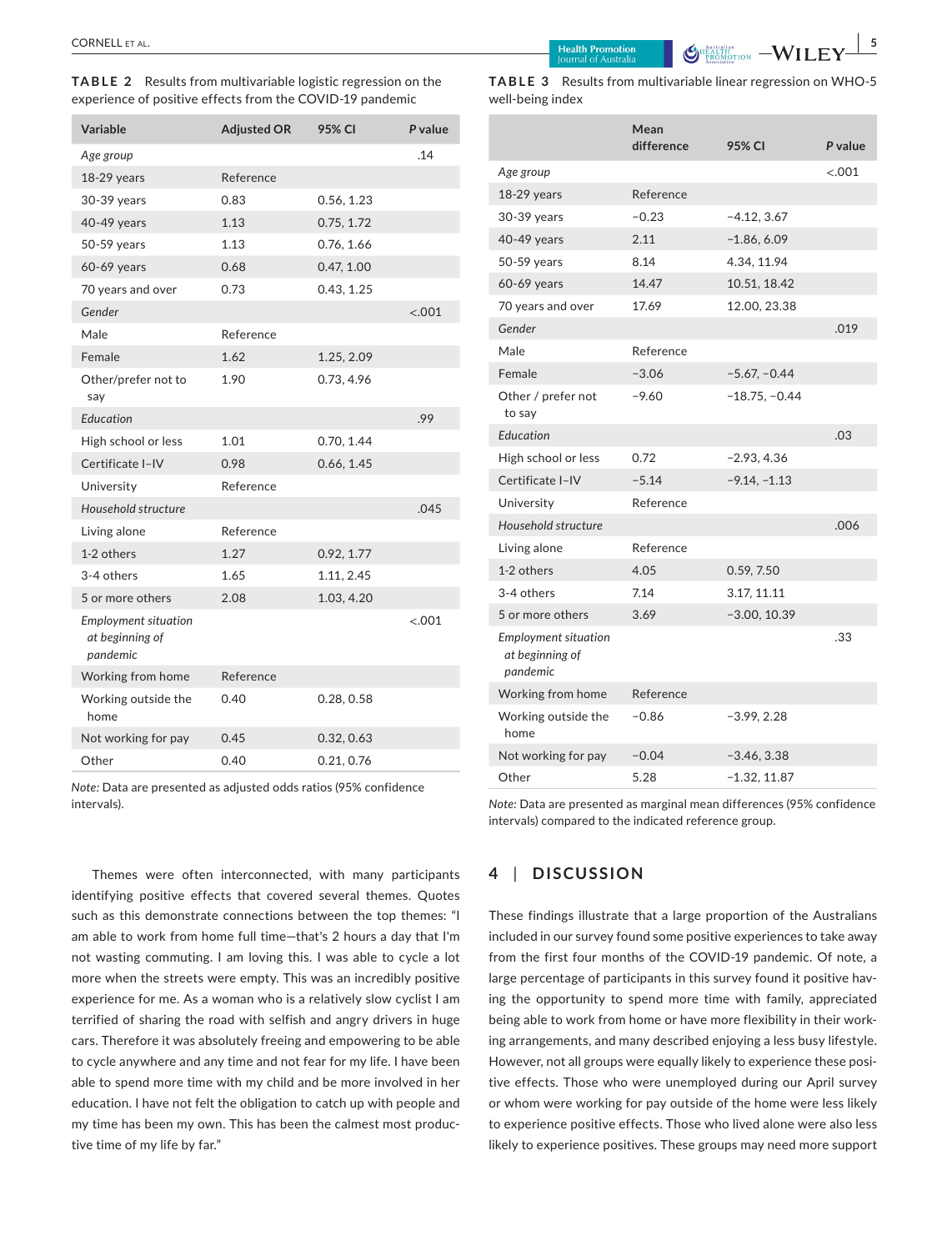**TABLE 4** Themes identified in free-text responses to question 'In your life, have you experienced any positive effects from the COVID-19 pandemic' with example response

| <b>Theme</b>                                                          | N responses (%) | <b>Example free-text response</b>                                                                                                                                                                                                                                                                                                                                           |
|-----------------------------------------------------------------------|-----------------|-----------------------------------------------------------------------------------------------------------------------------------------------------------------------------------------------------------------------------------------------------------------------------------------------------------------------------------------------------------------------------|
| Family time                                                           | 310 (33)        | "A slowdown in life. More time to be together as a family"                                                                                                                                                                                                                                                                                                                  |
|                                                                       |                 | "Time spent connecting with the family more while working and schooling from home"                                                                                                                                                                                                                                                                                          |
| Work flexibility                                                      | 274(29)         | "Have gotten into a regular exercise regime—started a six week challenge with a fitness app and<br>have had more time to workout due to less commute time"                                                                                                                                                                                                                  |
|                                                                       |                 | "Having to work from home has allowed greater contact with family and pets"                                                                                                                                                                                                                                                                                                 |
| Calmer life                                                           | 181 (19)        | "A less busy and stressed life, less running around, more time with my daughter"                                                                                                                                                                                                                                                                                            |
| New hobbies and<br>increased leisure time                             | 111(12)         | "I have been exercising more regularly and have had more leisure time, which I have used for<br>activities like reading. I have also enjoyed feeling the world be a bit quieter (eg less traffic)"                                                                                                                                                                          |
| <b>Financial benefit</b>                                              | 92 (10)         | "Having saved some extra money due to not spending on both standard expenses and<br>miscellaneous items"                                                                                                                                                                                                                                                                    |
| Improved self-care                                                    | 91 (10)         | "Being surprisingly much more active as it's easier to exercise now without having to make<br>time to travel to and from the gym (even if there is less equipment to use). A bit of excitement<br>coming from having a different lifestyle that everyone else is experiencing as well. It felt like an<br>interesting break from the same day-to-day experiences of before" |
| Mental health                                                         | 86(9)           | "Having time to focus on my mental health, making new friends online via animal crossing"                                                                                                                                                                                                                                                                                   |
| improvement                                                           |                 | "Increased my mental health therapy and have had positive impacts from that"                                                                                                                                                                                                                                                                                                |
| Greater connection with<br>others                                     | 75(8)           | "Built stronger connections with friends. Made an effort to slow down and concentrate on what<br>matters. I walk so much more and have seen so much of my suburb and its surrounds. I think<br>we've rediscovered a sense of community again too  it started with the bushfires and has<br>been strengthened by covid"                                                      |
| Online resources and<br>events                                        | 69 (7)          | "Catching up, via zoom every week with relatives in NZ that I normally only speak to on<br>birthdays and Christmas"                                                                                                                                                                                                                                                         |
| Friend time                                                           | 56(6)           | "Big increase in connecting with friends and family overseas via Zoom. Most family is in the<br>UK and I have friends all over the world. I've spent more time in my garden growing food and<br>getting to know the wildlife. I've walked more in the neighbourhood and discovered a lovely<br>local bushwalk"                                                              |
| Gained perspective                                                    | 47(5)           | "Family time, refreshed perspective on life and priorities, no commuting, no seasonal colds due<br>to social distancing, exercise, enjoying cleaner environment W/less pollution"                                                                                                                                                                                           |
| More work or income                                                   | 24(3)           | "More work, husband's business more busy, more family time"                                                                                                                                                                                                                                                                                                                 |
| Jobkeeper/jobseeker<br>payments/early pension<br>release <sup>a</sup> | 30(3)           | "My fortnightly income from my cleaning job has been boosted by a factor of 10 thanks to<br>JobKeeper (tripled once you add in loss of Newstart). As an introvert it's been a joy not being<br>torn in 100 different directions by social obligations"                                                                                                                      |
| Perceived environmental<br>benefits                                   | 24(3)           | "Having space to slow down. Less people around. Social distancing. Clean air, no smog. The<br>clearness of the night sky"                                                                                                                                                                                                                                                   |
| Less illness/increased<br>hygiene                                     | 23(2)           | "General greater community awareness of stricter hygiene practices, and recognition of front-<br>line workers within the health sector as well as commercial and municipal workers"                                                                                                                                                                                         |
| General appreciation                                                  | 16(2)           | "It has made me pause to appreciate things more. It has also made me reflect on the incredibly<br>important nature of the work that I do"                                                                                                                                                                                                                                   |
| Telehealth                                                            | 14(1)           | "Better able to manage chronic illness as now everyone is OK with working from home! And, my<br>access to everything has improved—services online, telehealth, lessons, etc All online!:)"                                                                                                                                                                                  |
| Services at home/online<br>services                                   | 6(1)            | Move to online provision of some services has been fantastic for rural communities better<br>able to access medical services but also things like drama classes remotely opened up<br>opportunities for those in rural areas"                                                                                                                                               |
| Other/cannot code                                                     | 55(6)           | "Better organisation of business"<br>"Cheaper fuel"                                                                                                                                                                                                                                                                                                                         |
|                                                                       |                 |                                                                                                                                                                                                                                                                                                                                                                             |

<sup>a</sup>The Australian government enacted financial policies including 'Jobkeeper'<sup>47</sup> and 'jobseeker'<sup>48</sup> to support people unemployed during the COVID-19 pandemic and also allowed early access to superannuation<sup>49</sup> (pension) money for individuals whom met certain criteria.

for future pandemic restrictions. Our findings were also corroborated by a study in Scotland which analysed the social patterning of self-reported positive changes experienced during the national lockdown. This study found that positive changes included the following:

more time with family, more physical activity and better quality of sleep and that these positives were associated with being female, of younger age, married or living with their partner, employed, and in better health.<sup>32</sup>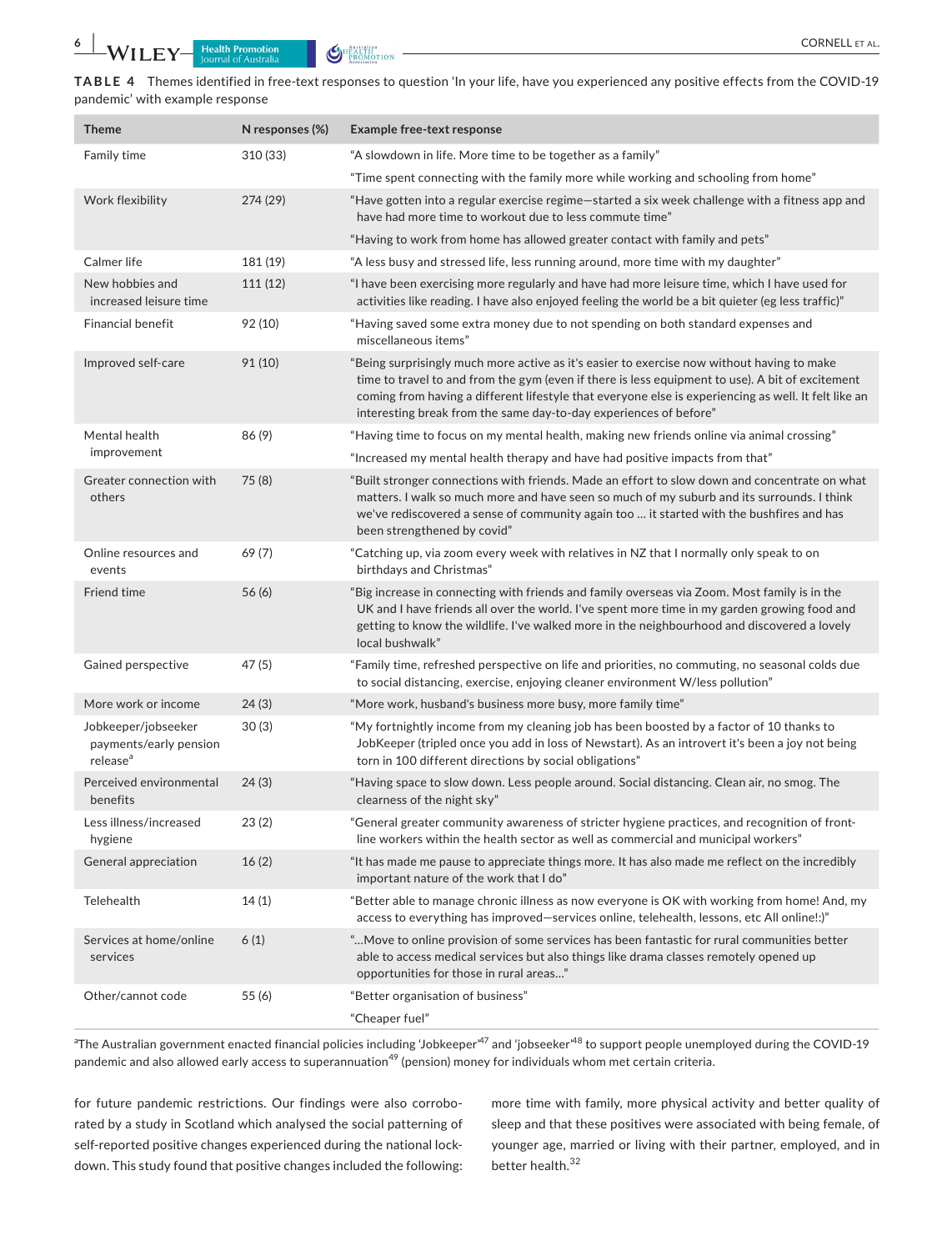It is notable that the predominant theme that was found in the participants' comments was being able to spend more time with family. Although we acknowledge that many people may have been separated from their families during this time, this sample reported that the lockdown period provided many families a chance to be together and prioritise those relationships. This finding is in keeping with previous research into crises demonstrating that family and community connection is able to attenuate the detrimental impacts of disaster and promote resilience amongst community members.<sup>17,33</sup> Furthermore, other research conducted during the pandemic has found a similar effect on increased connection and bonding for families. $34$  It also indicates a need for greater support for those living alone or away from close family members.

Working from home and workplace flexibility were highly prevalent in the responses from this sample. The pandemic gave many people who traditionally worked regular hours in an office environment a chance to experience a greater amount of freedom, flexibility and autonomy over their work lives. People have been able to save time and money from not commuting, which they have been able to use in other ways. Many people reported feeling more productive and happier with working from home and hoped that it would continue post-pandemic. Previous research has shown that people who have a shorter or no commute tend to be happier than those with a longer commute.<sup>35</sup> The pandemic facilitated more people being able to experience a no-commute lifestyle and the benefits this can bring. These changes could be retained after the pandemic response.

Other positive effects included enjoying a quieter and less busy life. This theme often tied in directly to increased work flexibility and seeing family more. The initial stages of the pandemic in Australia included stay at home orders which varied across states. These periods of time acted as enforced 'downtime' for many people whom did not have to leave home to work.<sup>34</sup>

It may seem counterintuitive that a wide range of positive effects were found by surveyed participants during the pandemic, with a large proportion of participants in this study attesting to the ability to spend more time with family and friends, feeling a greater connection to community and enjoying more flexible working practices. However, when considering human adaptation to past crises,  $36,37$ these results are not surprising. Throughout human evolution, people survived and thrived in small groups which were intimate and deeply social.<sup>38</sup> Cooperation and reciprocity were key elements to the function of the group. Crises such as the pandemic seem to foster community connection and therefore help to attenuate the negative effects of the event.<sup>39</sup>

Our survey revealed that people living in single person households were significantly less likely to experience positive effects from the changes to life in the early stages of the pandemic. This finding is important and adds weight to the use of 'social bubbles' (designated social and physical interaction between members of different households) to maintain psychological well-being for people living alone during the pandemic. $40,41$ 

Although a large proportion of participants in this survey found positive effects, it is important to consider that it is possible to experience positive effects in a crisis but not necessarily find the overall experience a positive one. Furthermore, many of the reported positive effects were time-specific and may not have remained as restrictions changed over the course of the pandemic when people returned to the office to work or when they became busy in other areas of their lives again. Furthermore, this research did not include participants from Melbourne following the implementation of the second Victorian lockdown, as this survey was completed in July 2020 before Melbourne re-entered strict restrictions.

We are also aware of research which has highlighted potential negatives arising from 'time with family' in lockdown situations. There have been reports of increases in domestic violence<sup>42</sup> and parents' struggles to home-school their children.<sup>43</sup>

Within the context of a global pandemic, both a medical approach, with a focus on pathogenesis, and a salutogenic approach are required to work synergistically to best promote good health and positive outcomes for those enduring the crisis.<sup>44</sup> This must take place through the adoption of multiple strategies and interventions, both medically and socially. Within the remit of health promotion, it is important to consider that there is more to be done than delivering messaging about good hygiene and delivering health education. The health promotion profession should consider the salutogenic model when considering how it is best placed to help those disproportionally affected by the pandemic, whom in our study included those living alone and those whom had to work away from home for pay (eg, those in manual labour jobs). Health promoters are placed well to act as champions for community engagement activities to foster social cohesion and promote 'social bubbles'. Furthermore, they can use these engagement opportunities to deliver tailored health promotion messages taking into account the health literacy of the communities which they work with.<sup>45</sup>

# **4.1** | **Strengths and limitations**

This study is novel in its use of both content analysis and quantitative analysis to determine if any positive outcomes are to be found in the experiences of a large sample of Australians during the COVID-19 pandemic. The study is limited by its sample which is not nationally representative nor culturally and linguistically diverse. We are currently conducting a parallel study specifically focused on culturally and linguistically diverse communities in Australia in their first languages to address this limitation.

# **5** | **CONCLUSION**

We are lucky to live in a country that has handled the COVID-19 pandemic well overall, not forgetting the extra challenges faced by Victorians and those already experiencing socioeconomic disadvantage or loneliness. By identifying positive experiences that helped people cope with COVID-19 restrictions, we can target future pandemic responses in ways that promote community resilience. It is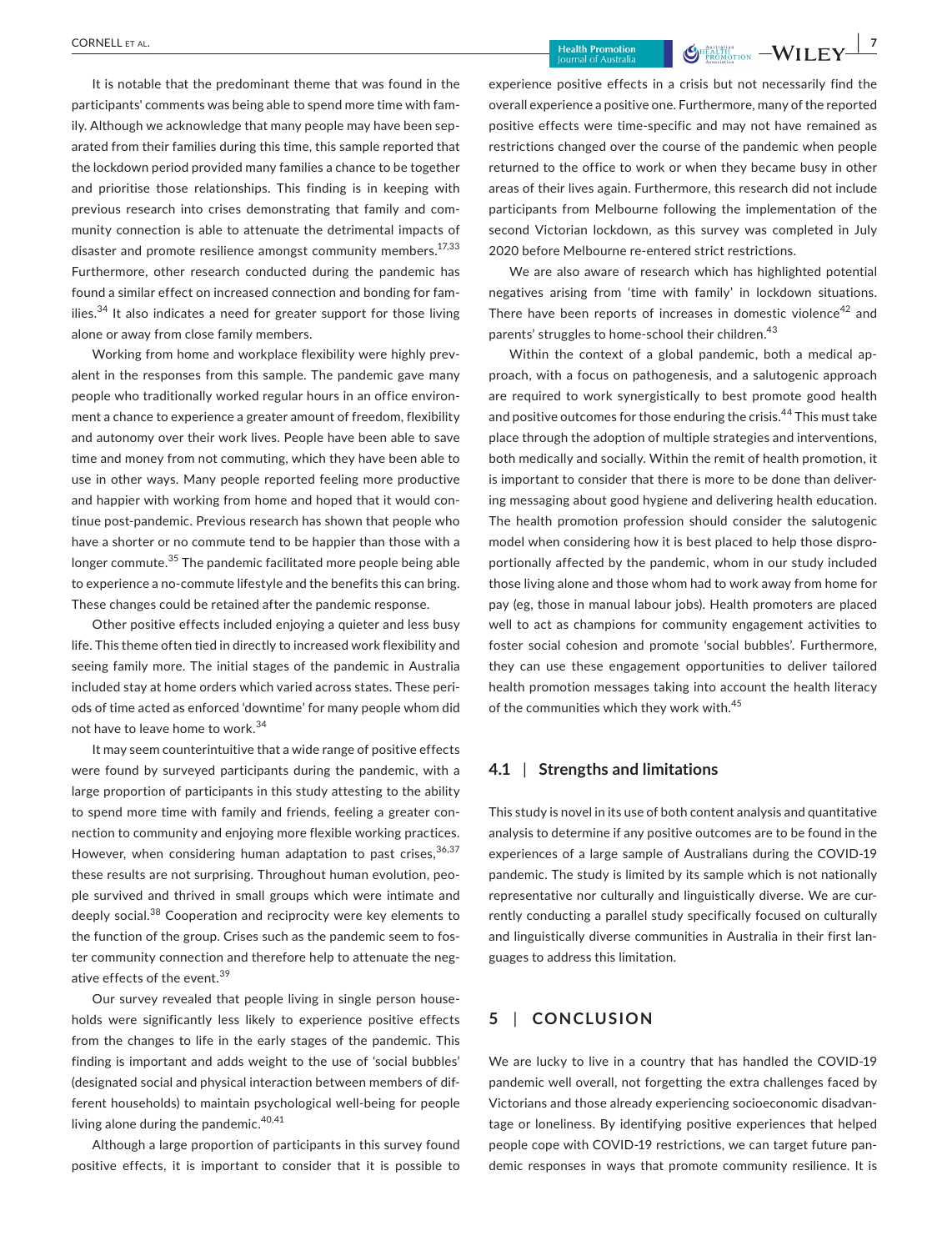important to provide extra support to groups that couldn't access the benefits of changes to daily life, such as community groups to increase social engagement and help to create social 'bubbles'. We should also consider whether we should keep some changes postpandemic, including flexible working and a greater emphasis on local community engagement to promote social connections. Learning from what was positive, or salutogenic for some groups during the pandemic, is a way to improve the health of those who did not benefit or experience positive side effects of a global upheaval in the machinations of neoliberal society.

# **ACKNOWLEDGEMENT**

We would like to acknowledge and thank the Australian public who participated in this survey.

### **CONFLICT OF INTERESTS**

The authors declare that they have no competing interests.

## **AUTHOR CONTRIBUTIONS**

All authors were involved in the conception and design of the study, developing the methods and coordinating the running of the study. SC developed the initial coding framework and all authors contributed to the framework. SC, RD and EC contributed to the analysis. SC drafted the manuscript and RD, BN, EC, CB, KM, JA and TC reviewed and edited the manuscript. All authors have read and agreed to the published version of the manuscript.

#### **ETHICAL APPROVAL**

This study was approved by The University of Sydney Human Research Ethics Committee (2020/212). All participants in the study provided informed consent before completing the online survey.

#### **DATA AVAILABILITY STATEMENT**

Data may be accessed upon reasonable request from the authorship team.

## **ORCID**

*Samuel Cornell* <https://orcid.org/0000-0003-4944-7826> *Brooke Nickel* <http://orcid.org/0000-0002-8100-4278> *Erin Cvejic* <http://orcid.org/0000-0002-6043-6071> *Carissa Bonner* <http://orcid.org/0000-0002-4797-6460> *Kirsten J. McCaffery* <http://orcid.org/0000-0003-2696-5006> *Julie Ayre* <http://orcid.org/0000-0002-5279-5189> *Tessa Copp* <http://orcid.org/0000-0001-7801-5884> *Carys Batcup* <http://orcid.org/0000-0003-1896-533X> *Jennifer Isautier* <http://orcid.org/0000-0002-6376-680X> *Thomas Dakin* <http://orcid.org/0000-0003-4452-1863> *Rachael Dodd* <http://orcid.org/0000-0002-8080-6359>

### **REFERENCES**

1. WHO Coronavirus Disease (COVID-19) Dashboard|WHO Coronavirus Disease (COVID-19) Dashboard [Internet]. [cited 2020 Oct 20]. Available from:<https://covid19.who.int/>

- 2. COVID-19 Map [Internet]. Johns Hopkins Coronavirus Resource Center. [cited 2020 Dec 8]. Available from: [https://coronavirus.jhu.](https://coronavirus.jhu.edu/map.html) [edu/map.html](https://coronavirus.jhu.edu/map.html)
- 3. COVID-19 to Plunge Global Economy into Worst Recession since World War II [Internet]. World Bank. [cited 2020 Oct 30]. Available from: [https://www.worldbank.org/en/news/press-relea](https://www.worldbank.org/en/news/press-release/2020/06/08/covid-19-to-plunge-global-economy-into-worst-recession-since-world-war-ii) [se/2020/06/08/covid-19-to-plunge-global-economy-into-worst](https://www.worldbank.org/en/news/press-release/2020/06/08/covid-19-to-plunge-global-economy-into-worst-recession-since-world-war-ii) [-recession-since-world-war-ii](https://www.worldbank.org/en/news/press-release/2020/06/08/covid-19-to-plunge-global-economy-into-worst-recession-since-world-war-ii)
- 4. Health AGD of. Total COVID-19 cases and deaths by states and territories [Internet]. Australian Government Department of Health. Australian Government Department of Health; 2020 [cited 2020 Oct 30]. Available from: [https://www.health.gov.au/resources/](https://www.health.gov.au/resources/total-covid-19-cases-and-deaths-by-states-and-territories) [total-covid-19-cases-and-deaths-by-states-and-territories](https://www.health.gov.au/resources/total-covid-19-cases-and-deaths-by-states-and-territories)
- 5. Adekunle A, Meehan M, Rojas-Alvarez D, Trauer J, McBryde E. Delaying the COVID-19 epidemic in Australia: evaluating the effectiveness of international travel bans. Aust N Z J Public Health. 2020;44(4):257–9.
- 6. COVID-19 and the border [Internet]. [cited 2020 Oct 30]. Available from:<https://covid19.homeaffairs.gov.au/>
- 7. Rimmer SH. Australians don't have a "right" to travel. Does COVID mean our days of carefree overseas trips are over? [Internet]. The Conversation. [cited 2020 Oct 21]. Available from: [http://](http://theconversation.com/australians-dont-have-a-right-to-travel-does-covid-mean-our-days-of-carefree-overseas-trips-are-over-144862) [theconversation.com/australians-dont-have-a-right-to-trave](http://theconversation.com/australians-dont-have-a-right-to-travel-does-covid-mean-our-days-of-carefree-overseas-trips-are-over-144862) l-does-covid [-mean-our-days-of-caref](http://theconversation.com/australians-dont-have-a-right-to-travel-does-covid-mean-our-days-of-carefree-overseas-trips-are-over-144862) ree-overs eas-trips [-are-over-144862](http://theconversation.com/australians-dont-have-a-right-to-travel-does-covid-mean-our-days-of-carefree-overseas-trips-are-over-144862)
- 8. Leaving Australia | COVID-19 and the border [Internet]. [cited 2020 Oct 21]. Available from: [https://covid19.homeaffairs.gov.au/leavi](https://covid19.homeaffairs.gov.au/leaving-australia) [ng-australia](https://covid19.homeaffairs.gov.au/leaving-australia)
- 9. Jones E. The psychology of protecting the UK public against external threat: COVID-19 and the Blitz compared. The Lancet Psychiatry. 2020 Nov 1;7(11):991–6.
- 10. Bostrom N. Existential risks: analyzing human extinction scenarios and related hazards. Journal of Evolution and Technology [Internet]. 2002; [cited 2020 Oct 27];9. Available from: [https://](https://ora.ox.ac.uk/objects/uuid:827452c3-fcba-41b8-86b0-407293e6617c) [ora.ox.ac.uk/objects/uuid:827452c3-fcba-41b8-86b0-40729](https://ora.ox.ac.uk/objects/uuid:827452c3-fcba-41b8-86b0-407293e6617c) [3e6617c](https://ora.ox.ac.uk/objects/uuid:827452c3-fcba-41b8-86b0-407293e6617c)
- 11. Fergusson DM, Boden JM. The psychological impacts of major disasters. Aust N Z J Psychiatry. 2014 Jul 1;48(7):597–9.
- 12. Beaven B, Griffiths J. The blitz, civilian morale and the city: massobservation and working-class culture in Britain, 1940–41. Urban History. 1999 May;26(1):71–88.
- 13. Thornley L, Ball J, Signal L, Aho KL-T, Rawson E. Building community resilience: learning from the Canterbury earthquakes. Kōtuitui: N Z J Soc Sci Online. 2015;10(1):23–35. [https://doi.org/10.1080/11770](https://doi.org/10.1080/1177083X.2014.934846) [83X.2014.934846](https://doi.org/10.1080/1177083X.2014.934846)
- 14. Moreno J, Shaw D. Community resilience to power outages after disaster: a case study of the 2010 Chile earthquake and tsunami. Int J Disaster Risk Reduct. 2019 Mar;1(34):448–58.
- 15. Moreno J, Lara A, Torres M. Community resilience in response to the 2010 tsunami in Chile: the survival of a small-scale fishing community. Int J Disaster Risk Reduct. 2019 Feb;1(33):376–84.
- 16. Bryant RA, Waters E, Gibbs L, Gallagher HC, Pattison P, Lusher D, et al. Psychological outcomes following the Victorian Black Saturday bushfires. Aust & N Z J Psychiatr [Internet]. 2014 May 22 [cited 2020 Oct 27]; Available from: [http://journals.sagepub.com/](http://journals.sagepub.com/doi/full/10.1177/0004867414534476) [doi/full/10.1177/0004867414534476](http://journals.sagepub.com/doi/full/10.1177/0004867414534476)
- 17. West S, Visentin DC, Neil A, Kornhaber R, Ingham V, Cleary M. Forging, protecting, and repairing community resilience informed by the 2019–2020 Australian bushfires. J Adv Nurs. 2020;76(5):1095–7.
- 18. Tin D, Hertelendy AJ, Ciottone GR. What we learned from the 2019–2020 Australian Bushfire disaster: Making counter-terrorism medicine a strategic preparedness priority. Am J Emerg Med [Internet]. 2020 Sep 29 [cited 2020 Oct 27]; Available from: [https://](https://www.ncbi.nlm.nih.gov/pmc/articles/PMC7524436/) [www.ncbi.nlm.nih.gov/pmc/articles/PMC7524436/](https://www.ncbi.nlm.nih.gov/pmc/articles/PMC7524436/)